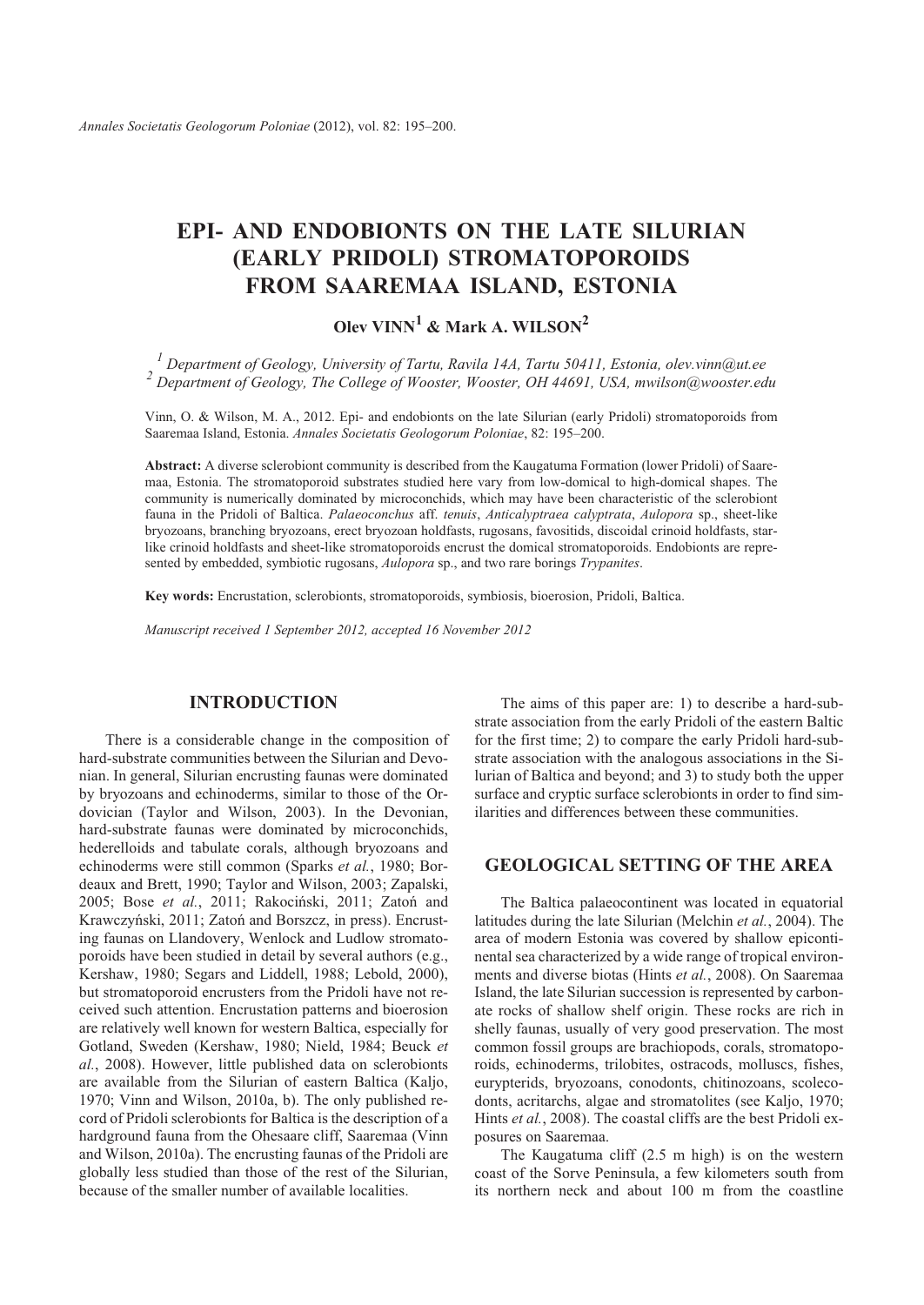

(58°7'22''N, 22°11'36''E) (Fig. 1). The rocks belong to the middle part of the Äigu Beds of the Kaugatuma Formation (Fig. 2) (Hints *et al.*, 2008). Stromatoporoids were collected from the lowermost layer of greenish-grey, nodular, argillaceous wackestone, of open shelf origin (Hints *et al.*, 2008). Skeletal debris consists mostly of echinoderm and brachiopod fragments. Complete, large crinoid holdfasts and columnals occur in great numbers; *Enallocrinus* is especially common (Ausich *et al.*, 2012). There are also ostracods, trilobites, gastropods, bryozoans and fish fragments (Hints *et al.*, 2008).

#### **MATERIAL AND METHODS**

Eighteen stromatoporoids were collected from the Kaugatuma cliff (Saaremaa, Estonia) for a study of encrustation and bioerosion (Fig. 1). Five stromatoporoid species are known from the Äigu Beds: *Actinostromella vaiverensis*, *Densastroma astroites*, *Pachystylostroma* sp., *Parallelostroma typicum*, *P*. *minosi* (Kaljo, 1970). The stromatoporoids were removed from the shale matrix with a hammer and their orientation was indicated. Subsequently, the stromatoporoids were cleaned with brushes and water. The encrustation area was measured, using a centimetre grid on a transparent, plastic film. Only areas clean of matrix were counted. The area encrusted by fossils was measured, using a millimetre grid on a transparent, plastic film. For the branching colonial organisms, such as auloporids, the encrustation area was counted as the area within the perimeter of the encruster. The encrusting fossils and possible signs of bioerosion were studied using a binocular microscope. All figured specimens are deposited in the Museum of Natural History (Museum of Geology), University of Tartu (TUG), Estonia.

#### **RE SULTS**

Sixteen of the 18 stromatoporoids were preserved in the life position, while two were overturned. The stromatoporoid shapes are low- to high-domical (*sensu* Kershaw, 1981, 1984; Kershaw *et al.*, 2006). Both upper and cryptic surfaces were used by sclerobionts. The stromatoporoid sclerobionts on the upper surfaces are numerically (i.e., by number of specimens in the community) dominated by *Palaeoconchus* aff. *tenuis* (Microconchida) (51.4%, N = 43) (Fig. 3), bryozoans  $(20.3\%, N = 17)$  (Fig. 4) and corals  $(14.4\%, N = 12)$  (Fig. 5). The minor groups include rootand star-like crinoid holdfasts, *Anticalyptraea calyptrata* (Tentaculitida), and sheet-like stromatoporoids (Fig. 6, Ta ble 1). The cryptic surfaces yielded only sheet-like  $(N = 2)$ and branching bryozoans  $(N = 1)$  (Table 1).

6.2% of stromatoporoids upper surfaces (total 892 cm<sup>2</sup>) and 9.5% of the cryptic surfaces (total 79 cm<sup>2</sup>) are covered by sclerobionts (Table 2). The largest area on the upper surfaces is covered by sheet-like stromatoporoids (54% of total skeletal cover), followed by bryozoans (24.5% of total skeletal cover) and corals  $(18.9\% \text{ of total skeletal cover})$  (Fig. 7). Minor groups by skeletal cover include *Palaeoconchus* aff. *tenuis* (1.4%), crinoid holdfasts (0.6%) and *Anticalyptraea calyptrata* (0.3%) (Fig. 7, Table 2). Endobiotic rugosans  $(N = 2)$  occurred at the upper surface of a single stromato-



**Fig. 2.** Stratigraphy of Silurian of Estonia (after Hints *et al.*, 2008). Location of Äigu Beds, with stromatoporoids marked by a star

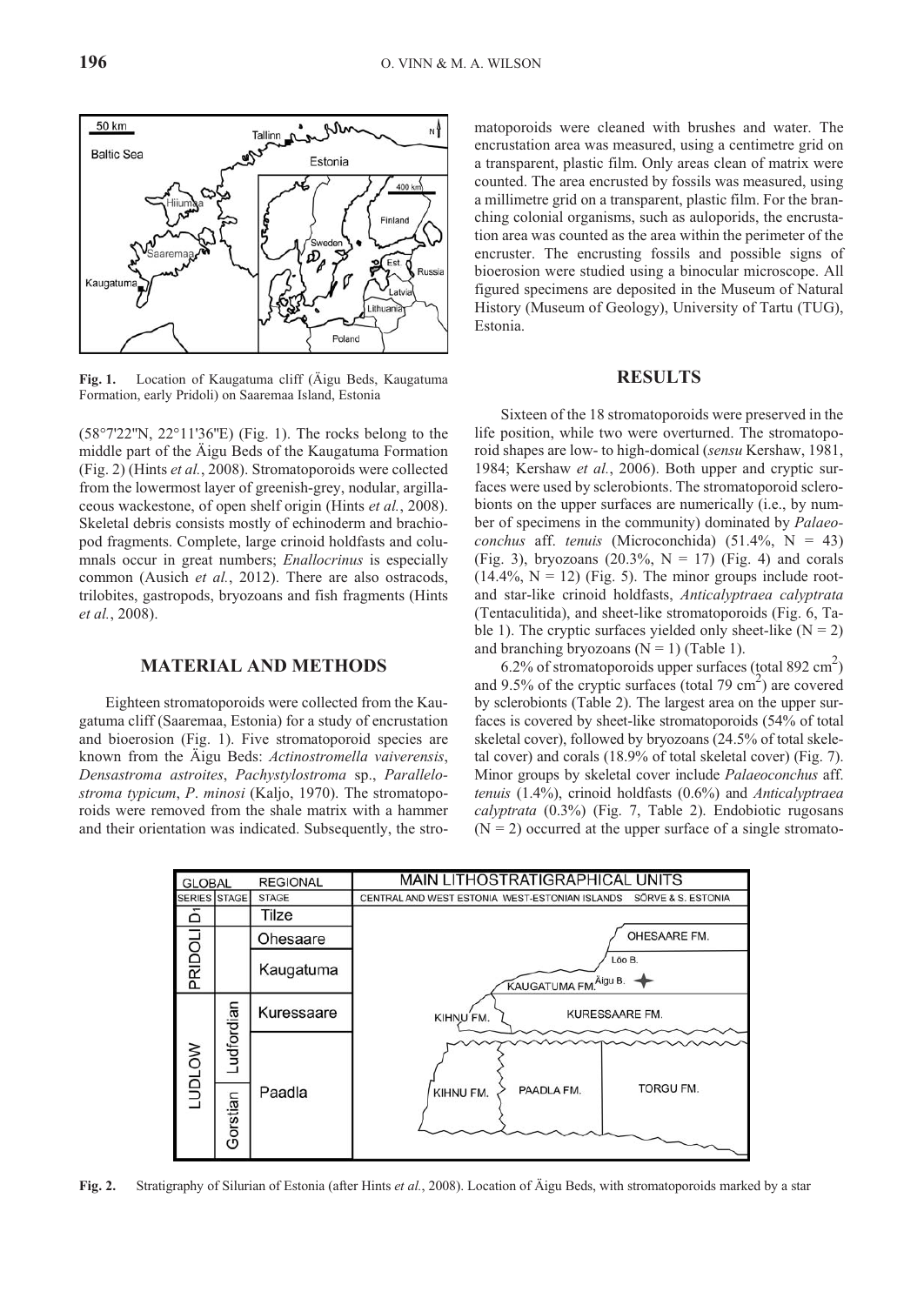

**Fig. 3.** *Palaeoconchus* aff. *tenuis* from Kaugatuma cliff, Saaremaa, Äigu Beds, Pridoli. TUG 1628-1. Scale bar is in millimeters **Fig. 4.** Sheet-like bryozoan from Kaugatuma cliff, Saaremaa,



|                                |                     | Upper surface                            | Cryptic surface     |                                         |  |
|--------------------------------|---------------------|------------------------------------------|---------------------|-----------------------------------------|--|
| taxa                           | No. of<br>specimens | No. of<br>substrates<br>$(total N = 18)$ | No. of<br>specimens | No. of<br>substrates<br>$(total N = 3)$ |  |
| Palaeoconchus<br>aff. tenuis   | 43 (51.2%)          | 8                                        |                     |                                         |  |
| Anticalyptraea<br>calyptrata   | $3(3.6\%)$          | $\overline{2}$                           |                     |                                         |  |
| Sheet-like<br>bryozoans        | 15 (17.9%)          | 9                                        | $2(66.7\%)$         | 1                                       |  |
| Erect bryozoans<br>holdfasts   | $2(2.4\%)$          | $\overline{2}$                           |                     |                                         |  |
| <b>Branching</b><br>bryozoans  |                     |                                          | $1(33.3\%)$         | $\mathbf{1}$                            |  |
| Aulopora sp.                   | $4(4.8\%)$          | 3                                        |                     |                                         |  |
| Favositids                     | $2(2.4\%)$          | $\overline{c}$                           |                     |                                         |  |
| Rugosans<br>(epibiont)         | $4(4.8\%)$          | 3                                        |                     |                                         |  |
| Rugosans<br>(endobiont)        | $2(2.4\%)$          | 1                                        |                     |                                         |  |
| Root-like crinoid<br>holdfasts | $5(5.9\%)$          | 3                                        |                     |                                         |  |
| Star-like crinoid<br>holdfasts | $1(1.2\%)$          | 1                                        |                     |                                         |  |
| Stromatoporoids                | $1(1.2\%)$          | 1                                        |                     |                                         |  |
| borings<br>Trypanites          | $2(2.4\%)$          | 2                                        |                     |                                         |  |

poroid. They grew almost perpendicular to the surface of the stromatoporoid. Their apertures  $(4.9 \text{ to } 8.0 \text{ mm in diam-}$ eter) are slightly elevated above the stromatoporoid surface (Fig. 8). A single *Aulopora* sp. encrusted a sheet-like stromatoporoid; it grew endobiotically in the stromatoporoid, with its upward-turned aperture free on the stromatopo-



Äigu Beds, Pridoli. TUG 1628-2. Scale bar is in millimeters



**Fig. 5.** *Aulopora* sp. from Kaugatuma cliff, Saaremaa, Äigu Beds, Pridoli. TUG 1628-3. Scale bar is in millimeters

roid's surface. Two microconchids have overgrown a sheetlike bryozoan. Only two stromatoporoid specimens showed a single boring, possibly belonging to *Trypanites*.

## **DIS CUS SION**

The Kaugatuma stromatoporoids inhabited a soft bottom, on a shallow shelf. They presumably lived in the zone between the fair-weather and storm wavebases, as indicated by the common occurrence of overturned stromatoporoids and considerable, shelly lag debris.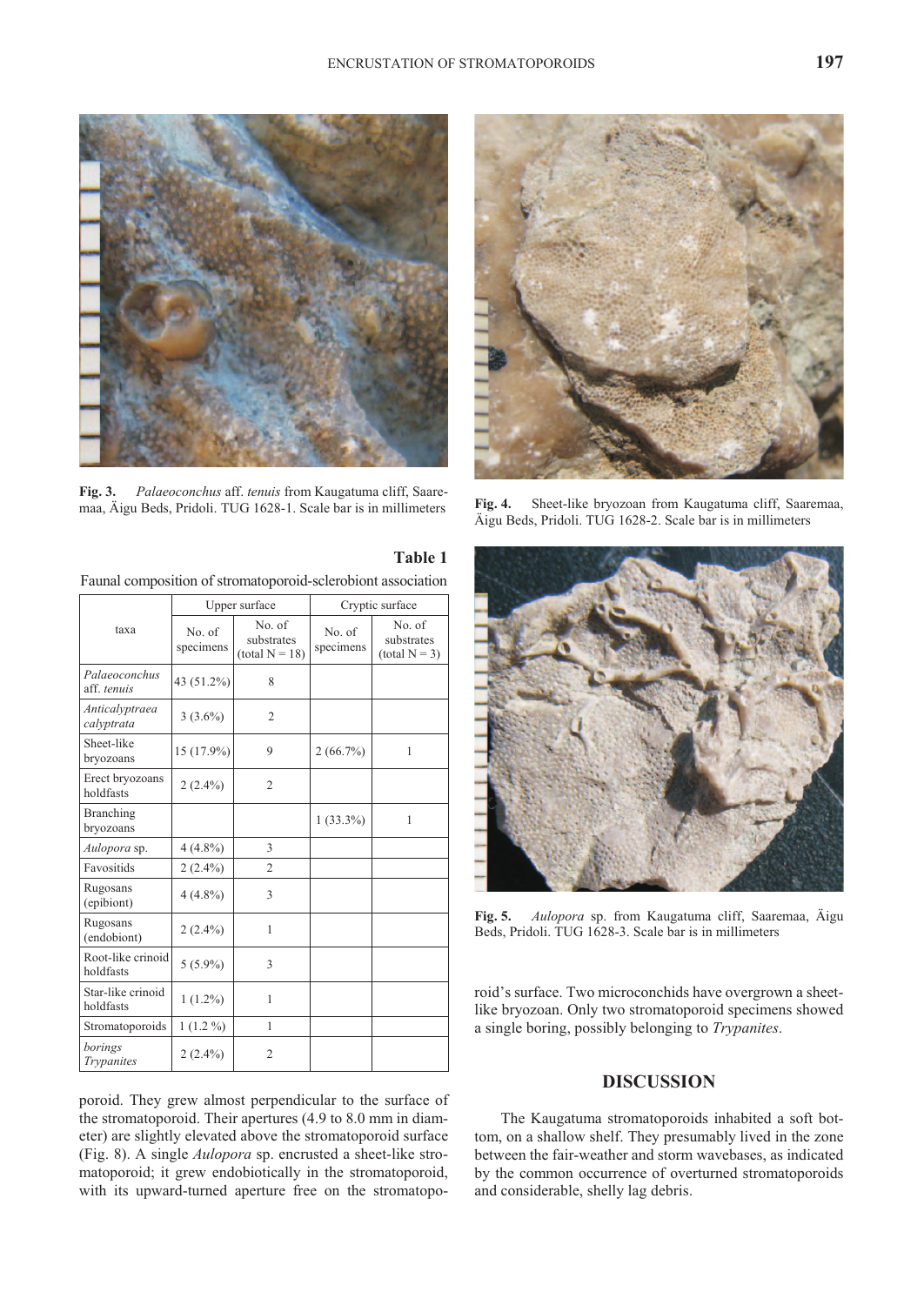#### **Ta ble 2**

|  |  | Skeletal cover of upper and cryptic surfaces of stromatoporoids |  |  |
|--|--|-----------------------------------------------------------------|--|--|
|  |  |                                                                 |  |  |

| Taxa                        | Upper surface $(892 \text{ cm}^2)$ |                          |                        | Cryptic surface $(79 \text{ cm}^2)$           |                        |                        |  |
|-----------------------------|------------------------------------|--------------------------|------------------------|-----------------------------------------------|------------------------|------------------------|--|
|                             | Encr. area $\text{(cm}^2\text{)}$  | $%$ of encrusted<br>area | % of substrate<br>area | Encr. area $\text{(cm}^2\text{)}$             | % of encrusted<br>area | % of substrate<br>area |  |
| Palaeoconchus aff. tenuis   | 0.80                               | 1.4                      | 0.09                   |                                               |                        |                        |  |
| Anticalyptraea calyptrata   | 0.17                               | 0.3                      | 0.02                   |                                               |                        |                        |  |
| Sheet-like bryozoan         | 12.10                              | 21.8                     | 1.36                   | 7.0                                           | 93.3                   | 8.86                   |  |
| Erect bryozoan holdfast     | 1.50                               | 2.7                      | 0.17                   |                                               |                        |                        |  |
| Branching bryozoan          |                                    |                          |                        | 0.5                                           | 6.7                    | 0.63                   |  |
| Aulopora sp.                | 6.17                               | 11.1                     | 0.69                   |                                               |                        |                        |  |
| Favositids                  | 0.70                               | 1.3                      | 0.08                   |                                               |                        |                        |  |
| Rugosans (epibiont)         | 2.85                               | 5.1                      | 0.32                   |                                               |                        |                        |  |
| Rugosans (endobiont)        | 0.75                               | 1.4                      | 0.08                   |                                               |                        |                        |  |
| Root-like crinoid holdfasts | 0.30                               | 0.5                      | 0.03                   |                                               |                        |                        |  |
| Star-like crinoid holdfasts | 0.08                               | 0.1                      | 0.01                   |                                               |                        |                        |  |
| Stromatoporoids             | 30.00                              | 54.1                     | 3.36                   |                                               |                        |                        |  |
| Total                       | 55.42 (6.2% of<br>upper surface)   |                          |                        | 7.50 $(9.5\% \text{ of }$<br>cryptic surface) |                        |                        |  |

The diversity of the higher taxonomic groups of Kaugatuma sclerobiont fauna is comparable with several, other examples of Silurian hard-substrate associations (Brett and Liddell, 1978; Segars and Liddell, 1988; Lebold, 2000). The faunal composition of the Kaugatuma stromatoporoids is characteristic of the Silurian. The high number of bryozoans  $(20.3\%$  upper-surface community) in the community is especially typical for the Silurian. However, the numerical dominance of microconchids (51% of the upper-surface community) is striking (Fig. 6). In this aspect, the Kaugatuma sclerobiont association is similar to the Ohesaare hardground fauna from the late Pridoli of Saaremaa. However, in Ohesaare the microconchids (87.8 % of sclerobiont specimens in the upper-surface community) are even more common than in Kaugatuma. Thus, the high numerical abundance of microconchids may have been characteristic of Pridoli hard-substrate communities on Baltica.

Echinoderms are usually a very important component of Silurian hardground communities (Halleck, 1973; Franzén, 1977; Keeling and Kershaw, 1994). The Kaugatuma stromatoporoid sclerobiont community differs from several other earlier Silurian communities by a low number of echinoderms (Fig. 6). The scarcity of echinoderms among sclerobionts here is peculiar because the bioclasts in the surrounding rock matrix mostly belong to crinoids. However, these rock-forming crinoid taxa were soft-bottom dwellers (Ausich *et al.*, 2012). This is supported by the large number of soft-bottom crinoid holdfasts found in the life position, in the same layer with the stromatoporoids studied.

The presence of only bryozoans on the cryptic surfaces could either be explained by taxonomic polarity between the upper-surface and cryptic-surface communities, or by a sampling bias, since the upper-surface area studied was 11 times larger than that of the cryptic surface (Table 2). The dominance of bryozoans on cryptic surfaces is also characteristic for a late Sheinwoodian (Wenlock) sclerobiont association from Saaremaa (Vinn and Wilson, 2012). In addition, cryp tic sur faces of a late Pridoli hardground from Saaremaa are similarly dominated by bryozoans (Vinn and Wilson, 2010a). However, the open surface sclerobiont associations from Wenlock (Vinn and Wilson, 2012) and late Pridoli (Vinn and Wilson, 2010a) of Saaremaa were domi nated by corals and bryozoans respectively. Thus, in spite of differences between the upper surface communities of these Baltic Silurian sclerobiont associations, it is possible that dominance by bryozoans may represent a general characteristic of cryptic sclerobiont communities of the Silurian of Baltica.

The sheet-like stromatoporoids are most important in this Kaugatuma fauna in terms of area of encrustation on the upper-surface community  $(54.1\% \text{ of the encrustation area}),$ which differs from that of Ohessaare hardground fauna, whereas the sheet-like bryozoans form 63.3% skeletal cover on the upper surface and  $92.3\%$  on the cryptic surface (Fig. 7, Table 2). However, bryozoans are also important by area of encrustation on the Kaugatuma stromatoporoids  $(24.5\%$  of skeletal cover). In contrast to the Ohesaare hardground fauna, microconchids are unimportant by the area of encrustation on Kaugatuma stromatoporoids. Another difference between the Kaugatuma stromatoporoid sclerobiont fauna and the Ohesaare hardground fauna is the presence of encrusting corals in the former. Kaugatuma stromatoporoids exhibit moderate, total-encrusting coverage as compared to the other Ordovician to Devonian analogues from North America and Baltica (Brett and Liddell, 1978; Segars and Liddell, 1988; Lebold, 2000).

Overgrowth was not common in the Kaugatuma sclerobiont community, indicating low competition for space between the sclerobionts. In most cases, it is likely that the stromatoporoids were encrusted *post mortem* because sclerobionts have not disturbed their growth. However, rare embedded symbiotic rugosan endobionts (Fig. 8) represent a syn vivo association occurring only in a single stromatoporoid (total  $N = 18$ ). Similar *syn vivo* stromatoporoid-rugose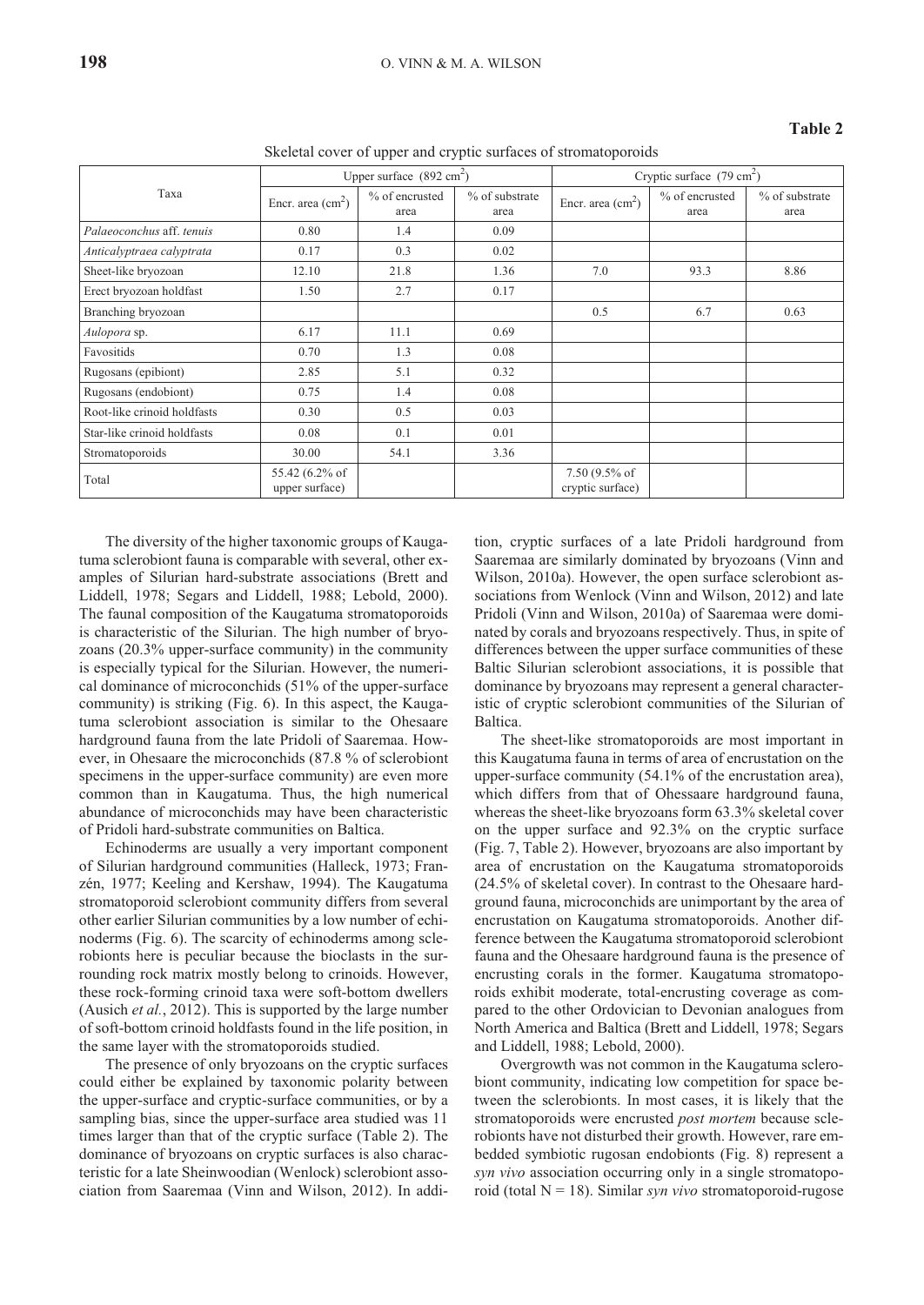

**Fig. 6.** Faunal composition of stromatoporoid-sclerobiont association from Kaugatuma cliff, Saaremaa, Äigu Beds, Pridoli

associations are known from the Sheinwoodian of Saaremaa (Vinn and Wilson, 2012), the Silurian of Gotland (Mori, 1969, 1970; Kershaw, 1981, 1987) and the Devonian of Spain (Soto and Méndez-Bedia, 1985). The exact nature of these symbiotic associations is difficult to interpret from fossil material, leaving anything between parasitism and mutualism possible. An *Aulopora* sp. tube, embedded within a stromatoporoid, with a free aperture on the stromatoporoid surface, represents a symbiotic association of some kind.

The virtual lack of bioerosion on the Kaugatuma stromatoporoids is a striking characteristic of this hard-substrate association. The extremely low rate of bioerosion in Kaugatuma contrasts with the situation on the Ohesaare hardground (late Pridoli). Bioerosion is dependent on the time of exposure and also on the sedimentary environment. Palaeozoic bioerosion was generally higher in muddy bottom environments and lower in reef and sand facies (Tapanila *et al.*, 2004). The Kaugatuma stromatoporoids grew on a muddy bottom with a high amount of carbonate debris (mostly crinoidal). Thus, one would expect to find moderate to high bioerosion on the Kaugatuma stromatoporoids on the basis of the sedimentary environment. If there were very short exposure times, one also would expect a low encrustation rate. However, the moderate encrustation rate of the Kaugatuma stromatoporoids indicates that the exposure



Fig. 7. Encrustation area of upper and cryptic surfaces of stromatoporoids by sclerobiont taxa from Kaugatuma cliff, Saaremaa, Äigu Beds, Pridoli



**Fig. 8.** Endobiotic rugosan in stromatoporoid from Kaugatuma cliff, Saaremaa, Äigu Beds, Pridoli. TUG 1628-4. Scale bar is in millimeters

time of stromatoporoids was not short. Lescinsky *et al.*  $(2002)$  found that in modern oceans bioerosion is higher at the more productive sites. They also found that the higher encrustation rates are associated with more productive sites.